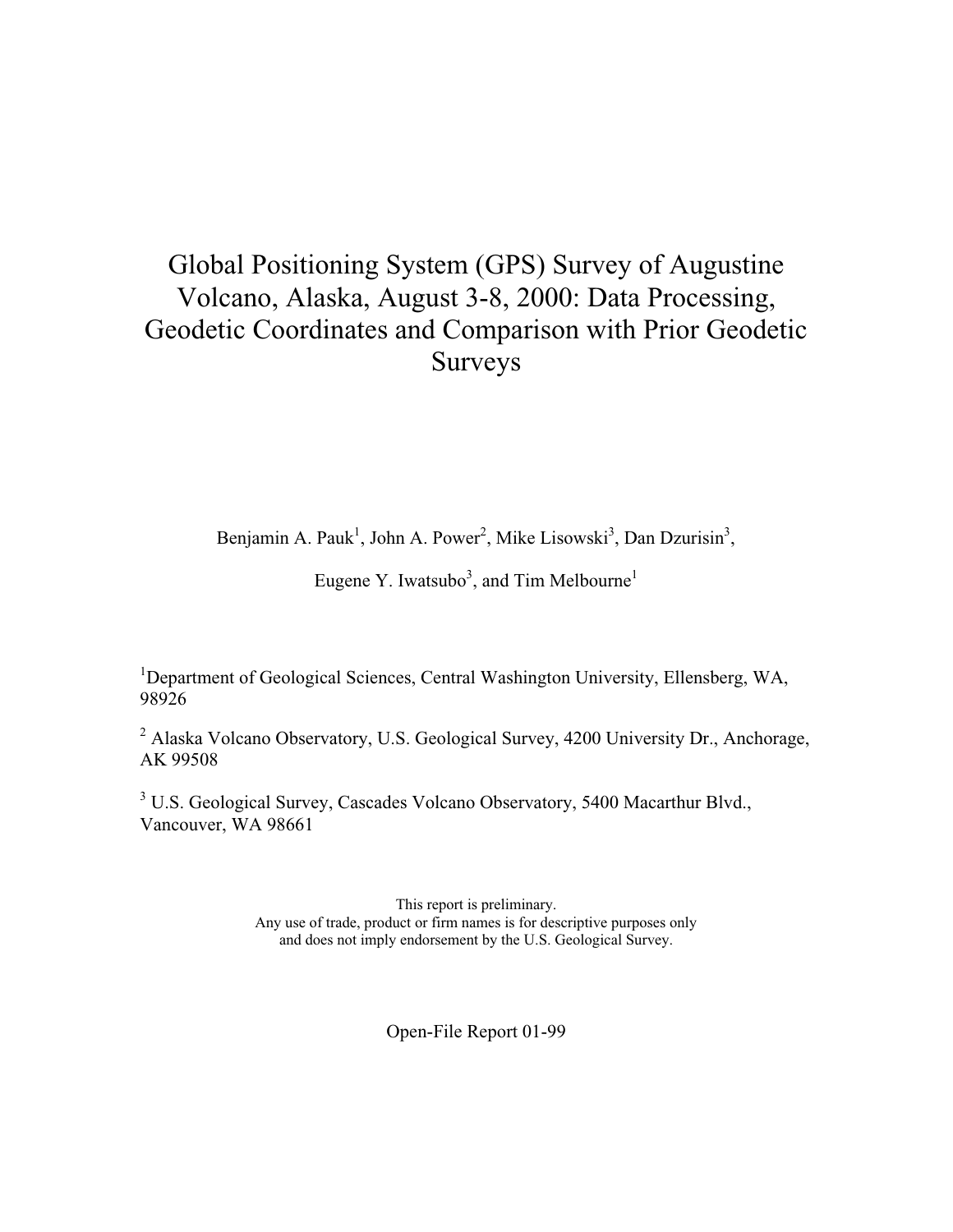#### **Introduction**

Between August 3 and 8, 2000, the Alaska Volcano Observatory completed a Global Positioning System (GPS) survey at Augustine Volcano, Alaska. Augustine is a frequently active calcalkaline volcano located in the lower portion of Cook Inlet (fig. 1), with reported eruptions in 1812, 1882, 1909?, 1935, 1964, 1976, and 1986 (Miller et al., 1998). Geodetic measurements using electronic and optical surveying techniques (EDM and theodolite) were begun at Augustine Volcano in 1986. In 1988 and 1989, an islandwide trilateration network comprising 19 benchmarks was completed and measured in its entirety (Power and Iwatsubo, 1998). Partial GPS surveys of the Augustine Island geodetic network were completed in 1992 and 1995; however, neither of these surveys included all marks on the island. Additional GPS measurements of benchmarks A5 and A15 (fig. 2) were made during the summers of 1992, 1993, 1994, and 1996.

The goals of the 2000 GPS survey were to: 1) re-measure all existing benchmarks on Augustine Island using a homogeneous set of GPS equipment operated in a consistent manner, 2) add measurements at benchmarks on the western shore of Cook Inlet at distances of 15 to 25 km, 3) add measurements at an existing benchmark (BURR) on Augustine Island that was not previously surveyed, and 4) add additional marks in areas of the island thought to be actively deforming. The entire survey resulted in collection of GPS data at a total of 24 sites (fig. 1 and 2).

In this report we describe the methods of GPS data collection and processing used at Augustine during the 2000 survey. We use this data to calculate coordinates and elevations for all 24 sites surveyed. Data from the 2000 survey is then compared to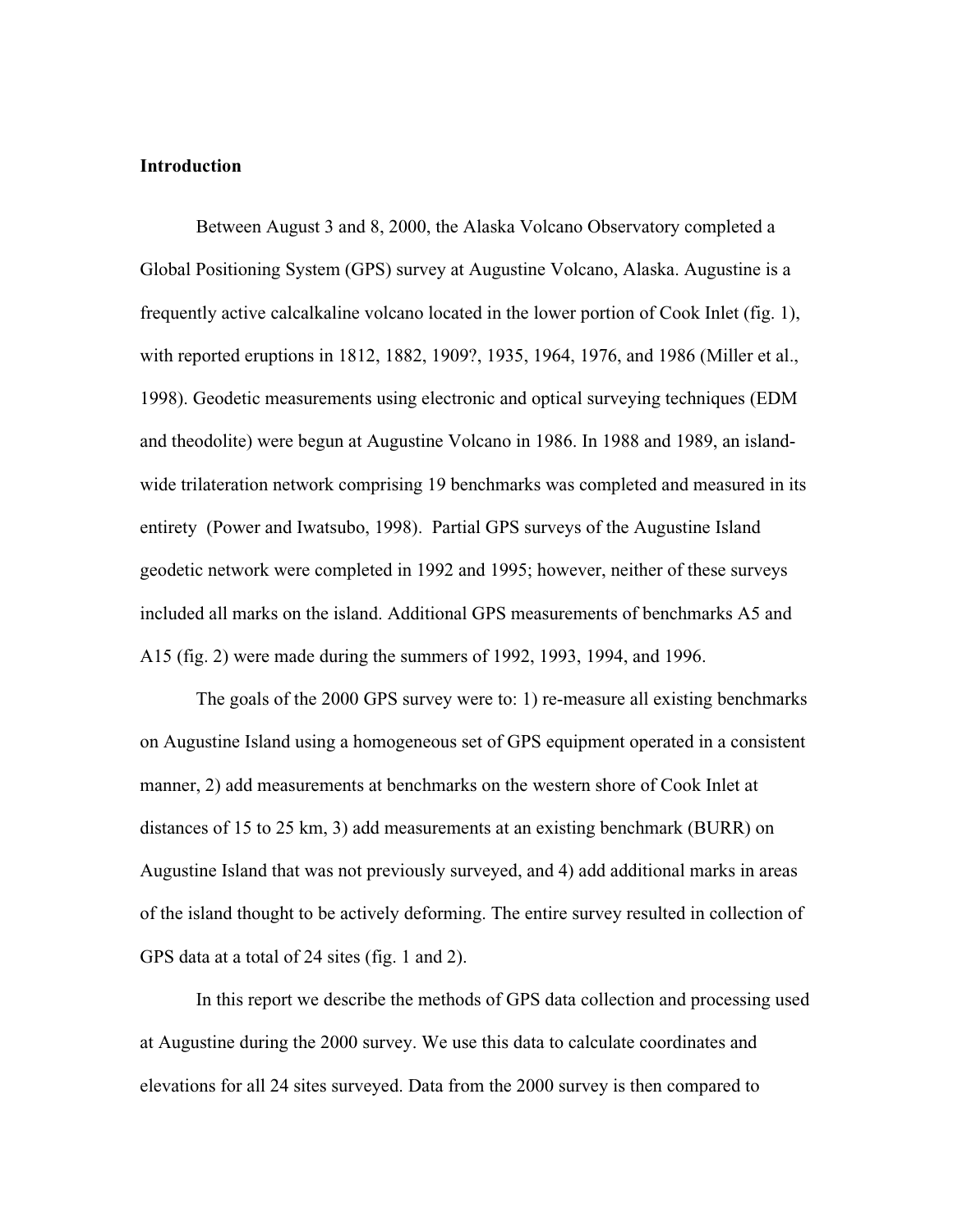electronic and optical measurements made in 1988 and 1989. This report also contains a general description of all marks surveyed in 2000 and photographs of all new marks established during the 2000 survey (Appendix A).



Figure 1. Augustine Volcano is located on a small island in southern Cook Inlet, Alaska. Locations of benchmarks Step and A18 on the western side of Cook Inlet are shown as triangles.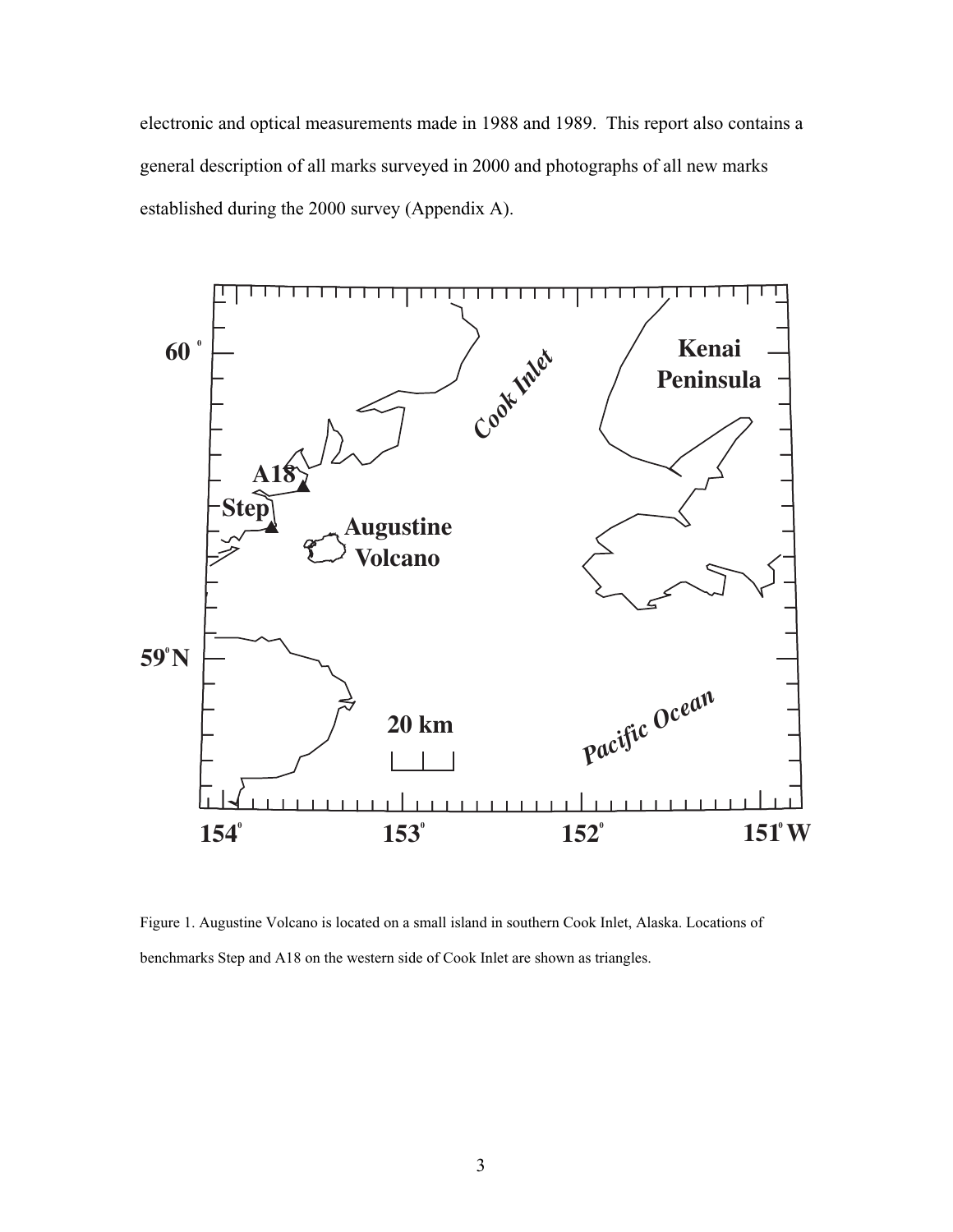

Figure 2. Triangles note approximate locations of benchmarks on Augustine Island surveyed between August 3 and 8, 2000.

#### **Acknowledgements**

The 2000 GPS survey at Augustine Island was a cooperative effort involving personnel and equipment from the Alaska Volcano Observatory, USGS Cascades Volcano Observatory, and the Department of Geological Sciences, Central Washington University (CWU). Prof. Meghan Miller of CWU kindly loaned us the majority of the GPS equipment used for the survey. Dave Schneider, Tom Murray, John Paskievitch, and Dan Johnson helped with logistics. Kachemak Air Service, Maritime Helicopters and helicopter pilot Bill Springer provided safe and efficient transportation for personnel and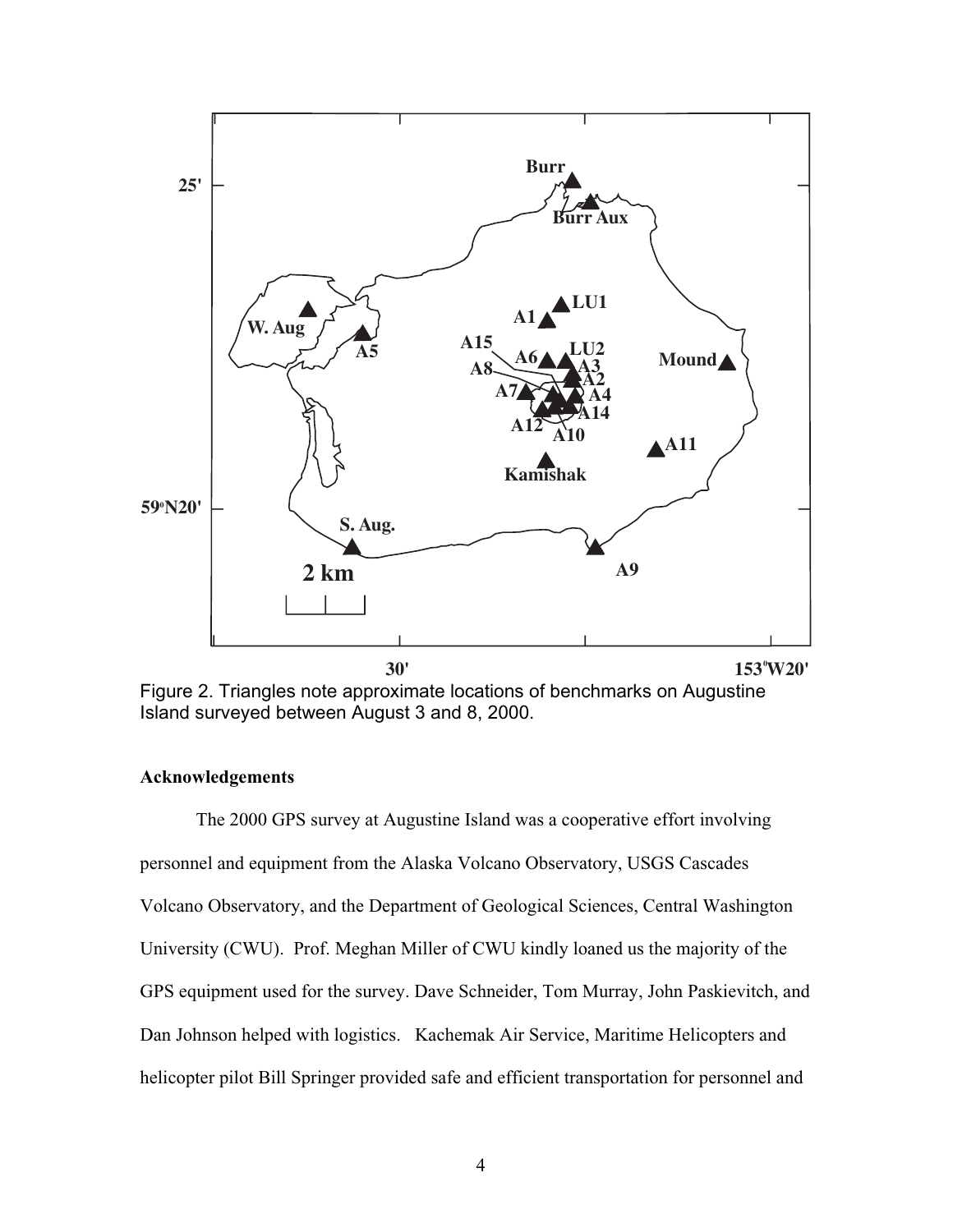equipment. The authors gratefully acknowledge all of these contributions that helped make the 2000 survey a success.

#### **Survey Methods and Data Processing**

All stations from the 1988 and 1989 surveys were recovered in good condition. Station A10, however, was partially surrounded by en-echelon cracks with up to 5 cm of opening and its stability is suspect. Station A14 was secured with additional cement. We added station BURR , established in 1913, and three new marks during the 2000 survey (A18, LU01 and LU02), as well as STEP that was also surveyed in 1992 and 1993.

During 1995 several offset stations were installed on the volcano near benchmarks A3, A4, A6, A7, A10 and A12. These offset stations consisted of a central screw that allowed direct mounting of the GPS antenna. These offset stations were not included in the 2000 survey.

The 2000 GPS survey of Augustine was conducted with Trimble 4000 SSi receivers and Trimble Choke Ring antennas provided by the Department of Geological Sciences, Central Washington University (CWU) and the USGS Cascades Volcano Observatory (CVO). The antennas were mounted on tripods, centered either with optical plummets or self-centering rods and oriented to true north with a Brunton compass. All receivers were programmed to record satellite phase and pseudorange data every 30 seconds, with the minimum number of satellites set to one and the minimum recording elevation set to ten degrees. Power was supplied to the receivers by 12-volt 100 amp-hour batteries. These batteries provided the receivers with enough power to continuously record data for up to 72 hours. Our goal was to collect 24 hours of continuous data at

5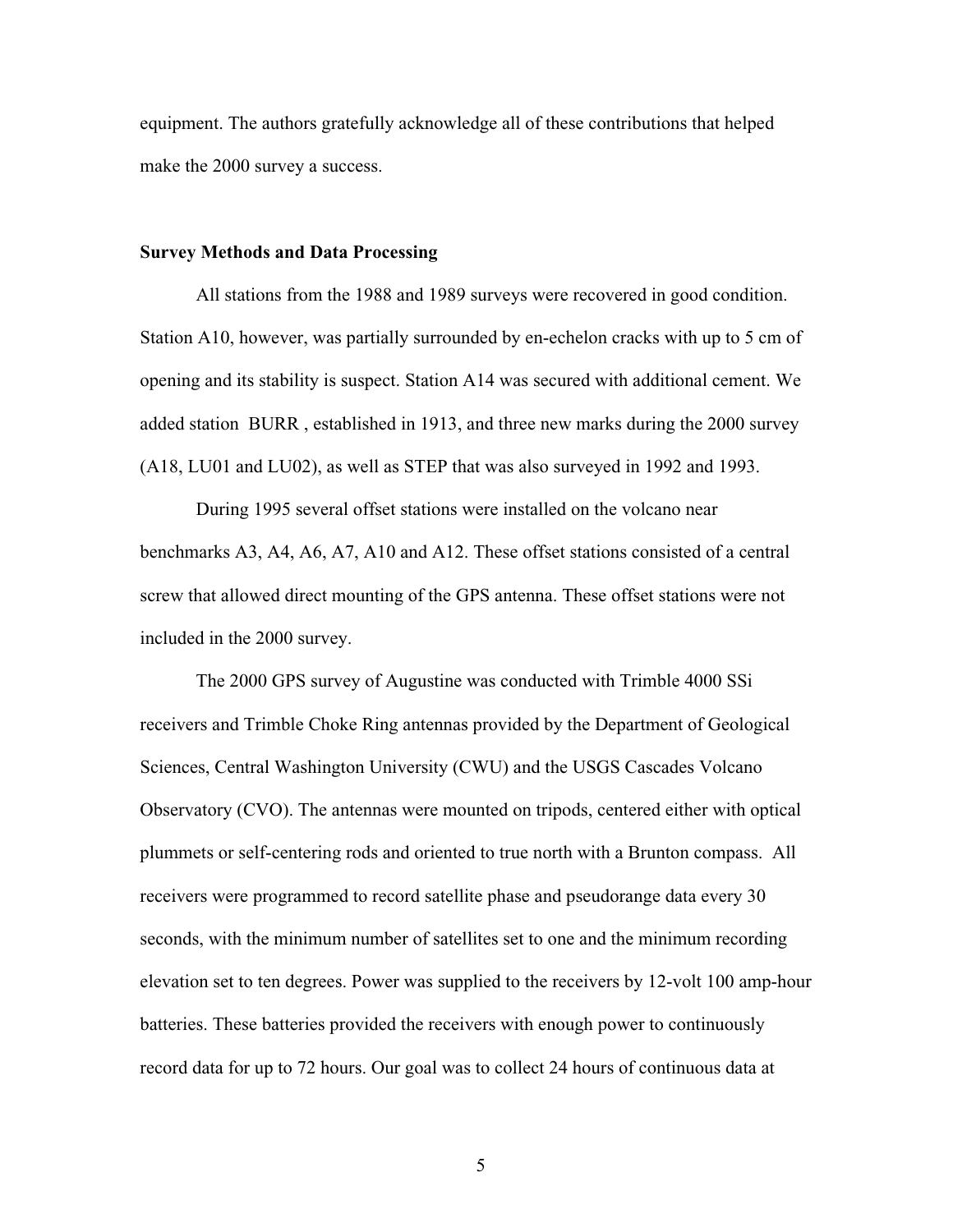each mark. The actual amount of recorded data actually varied from about 6.5 hours at West Augustine to as much as three days at some high elevation stations where inclement weather precluded retrieval for several days.

The 2000 Augustine GPS data were first processed at the Pacific Northwest Geodetic Array (PANGA) Data Analysis Facility at CWU using standard practices detailed in Miller and others (submitted). Discrepancies were found in the comparison with earlier EDM measured distances, particularly in lines from station West Augustine. In an effort to resolve these problems, independent data reduction was done using the USGS gp data processing environment developed by William Prescott. To make use of this processing system new station names were assigned in the rinex files. A table summarizing these changes is contained in Appendix B. The 6.5 hours of reliable data recorded at West Augustine spanned two UTC days and the PANGA processing divided the data between the days. In the USGS processing, data files that extend a few hours before or after the UTC day boundary were merged and processed with the adjacent larger file. This appeared to significantly improve the solutions, particularly at West Augustine. Differences between the PANGA and USGS processing at other stations were minor

The PANGA and USGS gp GPS data processing both use the NASA s Jet Propulsion Laboratory (JPL) GPS Inferred Positioning System/Orbit Analysis and Simulation Software (GIPSY/OASIS II). Daily solutions for station site positions were determined within the 1997 International Reference Frame (ITRF97). Daily solutions were merged to provide adjusted geodetic coordinates for all sites surveyed in 2000

6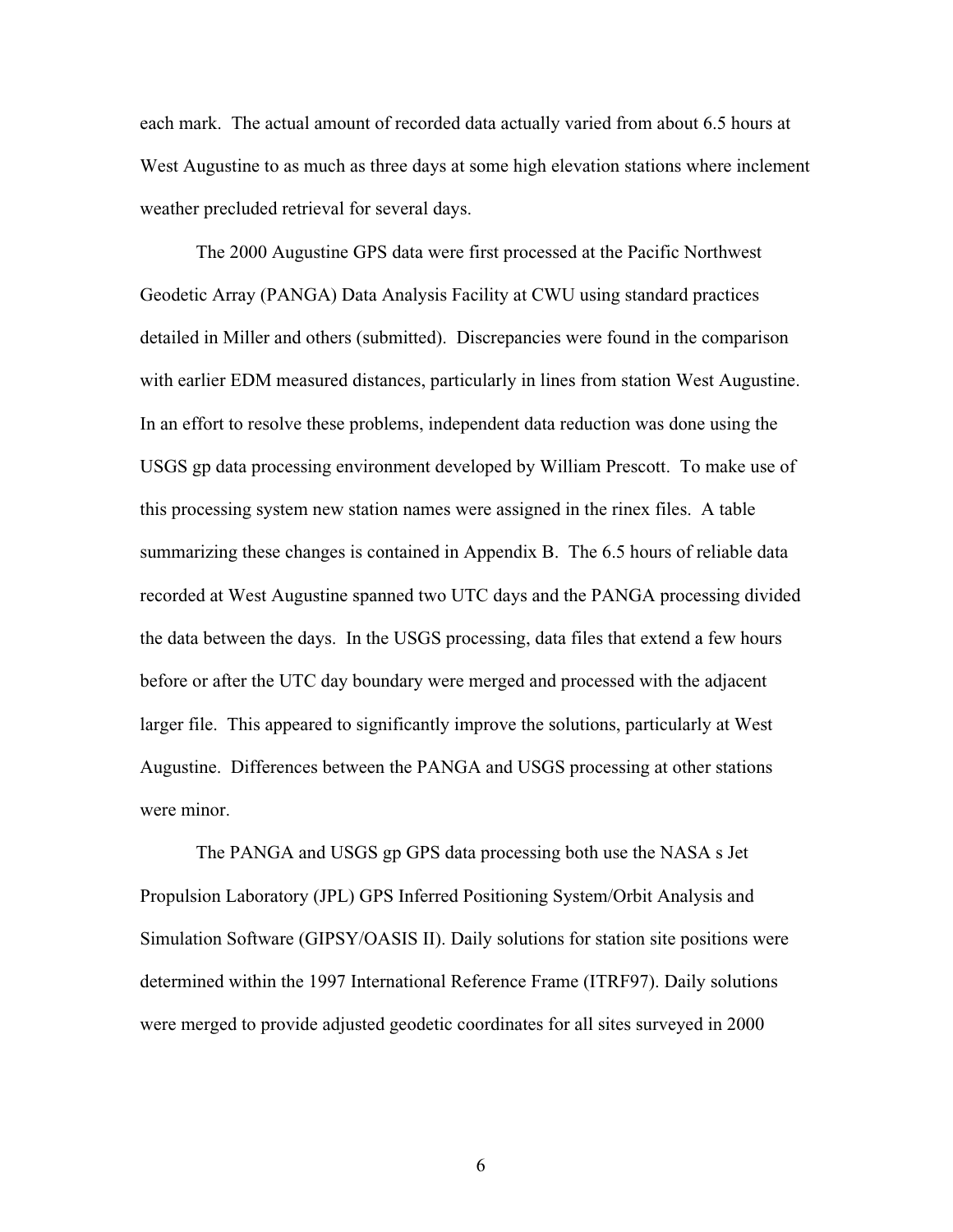(Table 1). Mark-to-mark slope distances were extracted from the adjusted network solution for comparison with earlier EDM surveys (Table 2).

We have made GPS raw and RINEX data files, copies of field notes from the 2000 survey, and the text from this report available for download.

#### **Results**

Mark-to-mark slope distances determined by the 2000 GPS survey and the 1988 and 1989 EDM surveys (Power and Iwatsubo, 1998) are compared in Table 2. For this comparison, we have averaged the 1988 and 1989 measurements. For this preliminary analysis, we call the reader s attention to just those results that differ by more than an arbitrary threshold of 5 cm. Smaller changes may well be significant, but their interpretation requires additional work that will be reported elsewhere.

Of the 30 mark-to-mark slope distances measured in 1988 and 1989, 24 differ by less than 5 cm from the 2000 GPS results. Among the remaining 6 distances, the largest discrepancy was from station South Augustine to station A10. Station A10 is located high on the 1964 lava dome and fresh cracks were observed around it during the 2000 occupation, suggesting that it may be unstable. The 1995-2000 differences between BURR AUX and A15, and between Mound and A15, were also larger than 5 cm. A15 is located on a portion of the 1986 lava dome that is known to have subsided approximately 50 cm and moved slowly to the west since 1992. This subsidence is monitored by a telemetered GPS system (Murray and others, 1996) and GPS measurements between mark A5 and A15 made in 1992, 1993, 1994, 1996, and 2000. We attribute this subsidence to movement of a large landslide block on the north side of the 1986 lava

7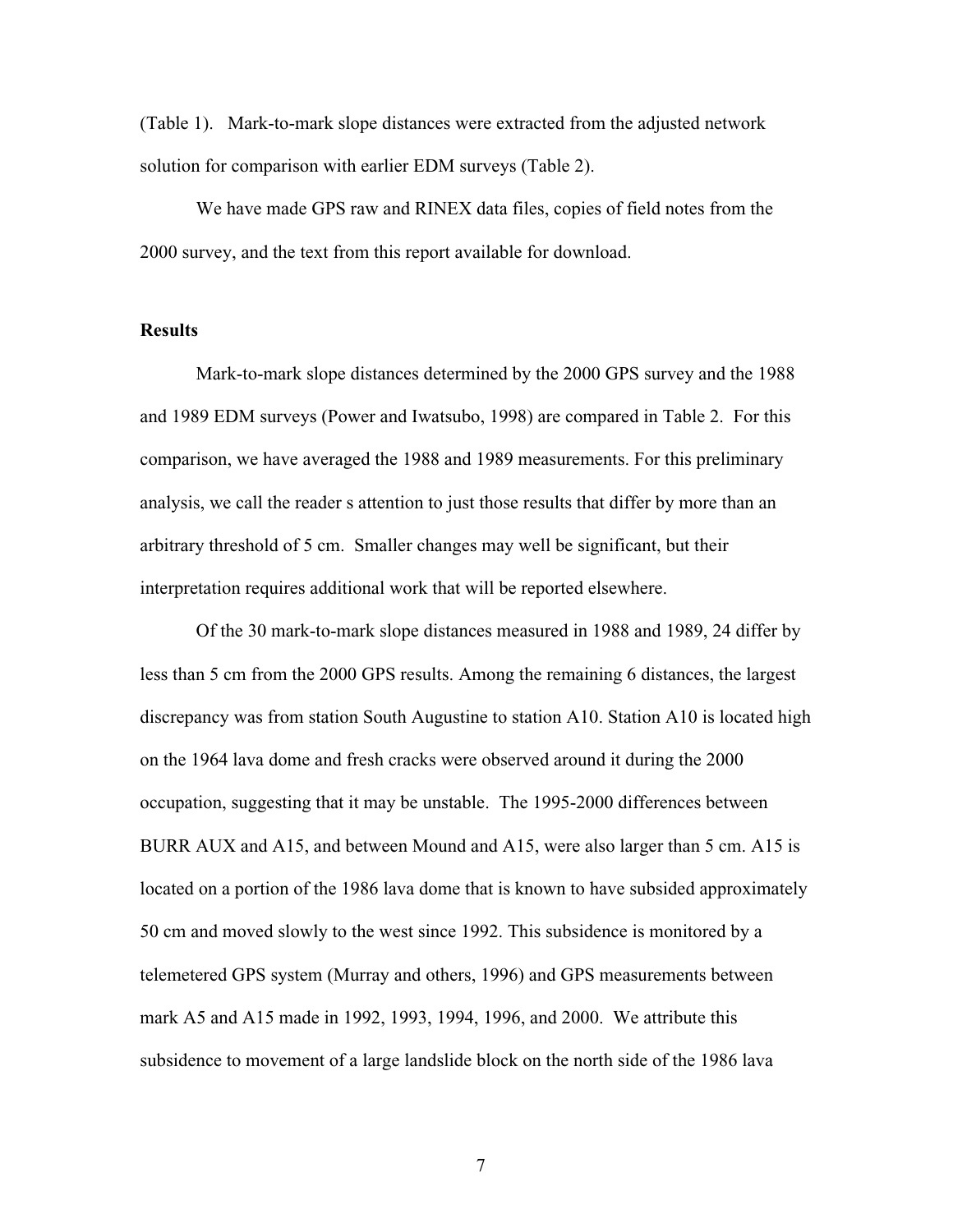| <b>Station</b>  | Longitude      | Latitude    | Radius Height |
|-----------------|----------------|-------------|---------------|
|                 | (Degrees)      | (Degrees)   | (ITERF97)     |
| A1              | -153.4378166   | 59.38155618 | 355.1804      |
| A2              | $-153.4245071$ | 59.36662192 | 879.2775      |
| A3              | -153.4243476   | 59.36762362 | 865.1927      |
| A4              | -153.4234686   | 59.36236908 | 1055.7675     |
| A <sub>5</sub>  | $-153.5192277$ | 59.37812122 | 28.9097       |
| A <sub>6</sub>  | -153.4373268   | 59.37117941 | 677.1183      |
| A7              | -153.4456606   | 59.36306881 | 900.5171      |
| A8              | -153.4330946   | 59.36244693 | 1218.5432     |
| A <sup>9</sup>  | -153.4139848   | 59.32300273 | 40.8022       |
| A10             | -153.4327076   | 59.35932923 | 1243.1684     |
| A11             | -153.3867686   | 59.34864969 | 216.8437      |
| A12             | -153.4377613   | 59.35869477 | 1100.5371     |
| A14             | -153.4258876   | 59.35939555 | 1179.8655     |
| A15             | -153.4282898   | 59.36171392 | 1224.1582     |
| A18             | -153.5877955   | 59.57006497 | 394.8782      |
| <b>BURR</b>     | $-153.4224428$ | 59.41793856 | 27.8131       |
| Burr. Aux.      | $-153.4164213$ | 59.4118784  | 27.5035       |
| <b>KAMISHAK</b> | -153.4365566   | 59.34565958 | 530.828       |
| <b>MOUND</b>    | -153.4273294   | 59.38592345 | 246.2074      |
| W. Augustine    | -153.4250452   | 59.3718602  | 558.7879      |
| S. Augustine    | -153.3550602   | 59.37068949 | 118.2671      |
| <b>STEP</b>     | -153.7648384   | 59.43431333 | 433.939       |
| LU01            | -153.4273287   | 59.38592414 | 246.193       |
| LU02            | -153.4250445   | 59.37186088 | 558.774       |

**Table 1. Geodetic Coordinates for the Augustine Volcanic Deformation Network Determined With GPS during August 2000.**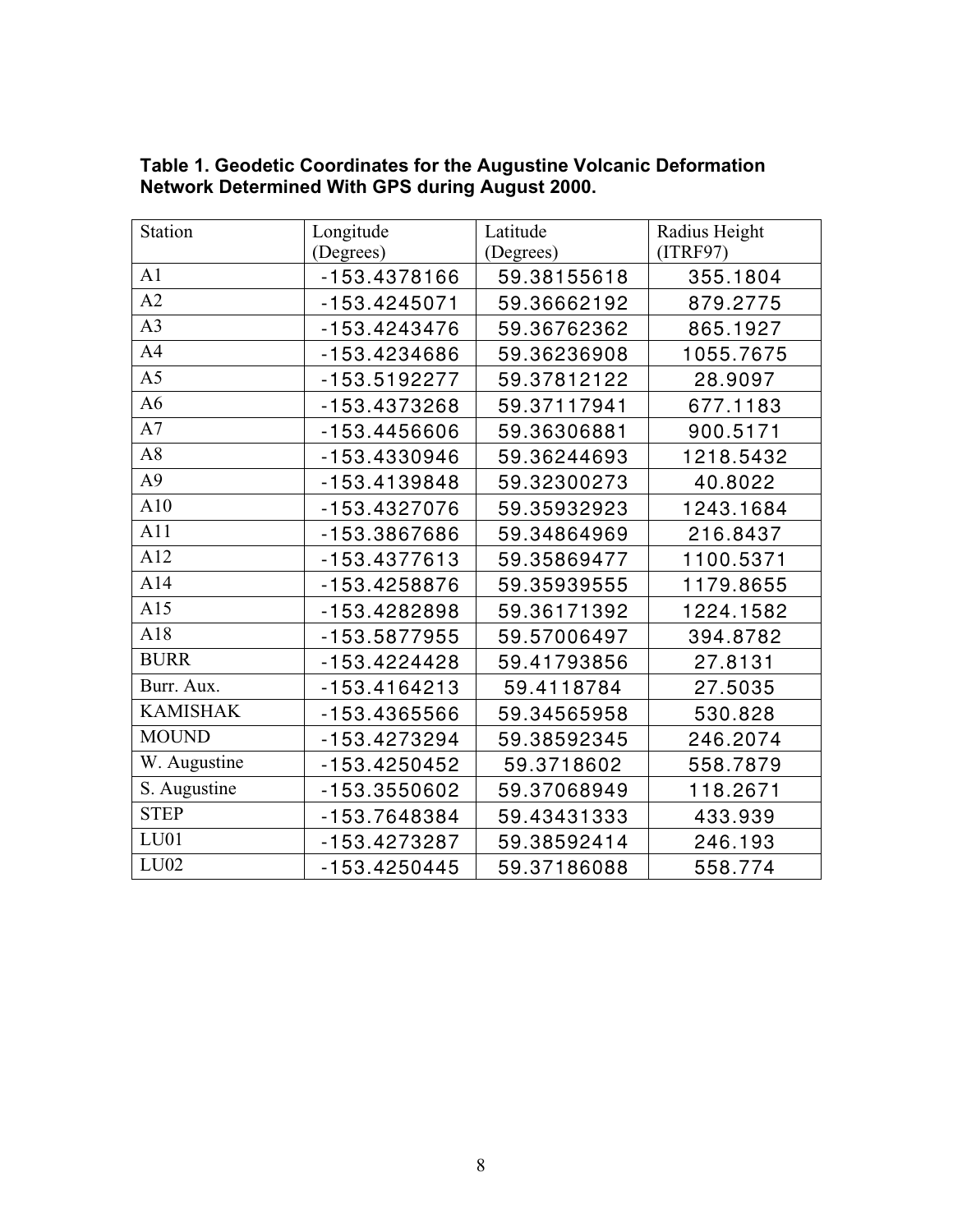| <b>LINE</b>                 | 1988(m)   | 1989(m)   | 1988-1989      | 2000(m)   | <b>DIFFERENCE</b> |
|-----------------------------|-----------|-----------|----------------|-----------|-------------------|
|                             |           |           | <b>AVERAGE</b> |           | (m)               |
| W.Aug-                      | 6014.5365 | 6014.5320 | 6014.53425     | 6014.5481 | $+0.0138$         |
| A <sub>1</sub>              |           |           |                |           |                   |
| W.Aug-<br>A <sub>3</sub>    | 7067.1485 |           | 7067.1485      | 7067.1331 | $-0.0154$         |
| W.Aug-<br>A <sub>5</sub>    | 1540.1411 | 1540.1389 | 1540.1400      | 1540.1342 | $-0.0058$         |
| W.Aug-<br>A6                | 6237.0521 | 6237.0548 | 6237.05345     | 6237.0979 | $+0.0444$         |
| W.Aug-<br>A7                | 6102.3246 | 6102.3324 | 6102.3285      | 6102.3501 | $+0.0216$         |
| W.Aug-<br>A8                | 6831.2637 | 6831.2637 | 6831.2637      | 6831.4226 | $+0.1589$         |
| W.Aug-<br>A10               | 6987.7236 | 6987.7138 | 6987.7187      | 6987.7348 | $+0.0161$         |
| W.Aug-<br>S.Aug             | 6913.0226 | 6913.0164 | 6913.0200      | 6913.0230 | $+0.0030$         |
| $S$ .Aug-A7                 | 6330.3207 |           | 6330.3207      | 6330.3486 | $+0.0279$         |
| S.Aug-<br>A10               | 6658.2012 |           | 6658.2012      | 6658.4228 | $+0.2216$         |
| S.Aug-<br>A12               | 6368.3544 | 6368.3509 | 6368.35265     | 6368.4040 | $+0.0514$         |
| S.Aug-<br>Kam               | 5564.5635 | 5564.5677 | 5564.5656      | 5564.5778 | $+0.0122$         |
| A9 - Kam                    | 2874.3693 | 2874.3480 | 2874.35865     | 2874.3508 | $-0.0078$         |
| A9-A11                      | 3254.8157 | 3254.8231 | 3254.8194      | 3254.8133 | $-0.0061$         |
| A9-A12                      | 4332.0542 | 4332.0472 | 4332.0507      | 4332.0317 | $-0.0190$         |
| A9-A14                      | 4265.6306 | 4265.6477 | 4265.63915     | 4265.6764 | $+0.0372$         |
| Mound-A<br>$\overline{2}$   | 4047.1403 | 4047.1374 | 4047.13885     | 4047.1481 | $+0.0092$         |
| Mound-A<br>3                |           | 4024.5919 | 4024.5919      | 4024.6068 | $+0.0149$         |
| Mound-A<br>4                | 4107.5395 | 4107.5629 | 4107.5512      | 4107.6204 | $+0.0692$         |
| Mound-A<br>11               | 3048.0769 | 3048.0759 | 3048.0764      | 3048.0814 | $-0.0050$         |
| Mound-<br>A14               | 4351.4988 | 4351.4969 | 4351.49785     | 4351.5040 | $+0.0062$         |
| Mound-<br>A15               |           | 4423.3404 | 4423.3404      | 4423.4001 | $+0.0597$         |
| Burr Aux<br>- Mound         | 5763.6883 | 5763.6938 | 5763.69105     | 5763.7014 | $+0.0104$         |
| Burr Aux-<br>A <sub>1</sub> | 3605.0638 | 3605.0575 | 3605.06065     | 3605.0287 | $-0.0320$         |

**Table 2. Comparison of average line lengths measured in 1988 and 1989 with calculated 2000 line lengths.**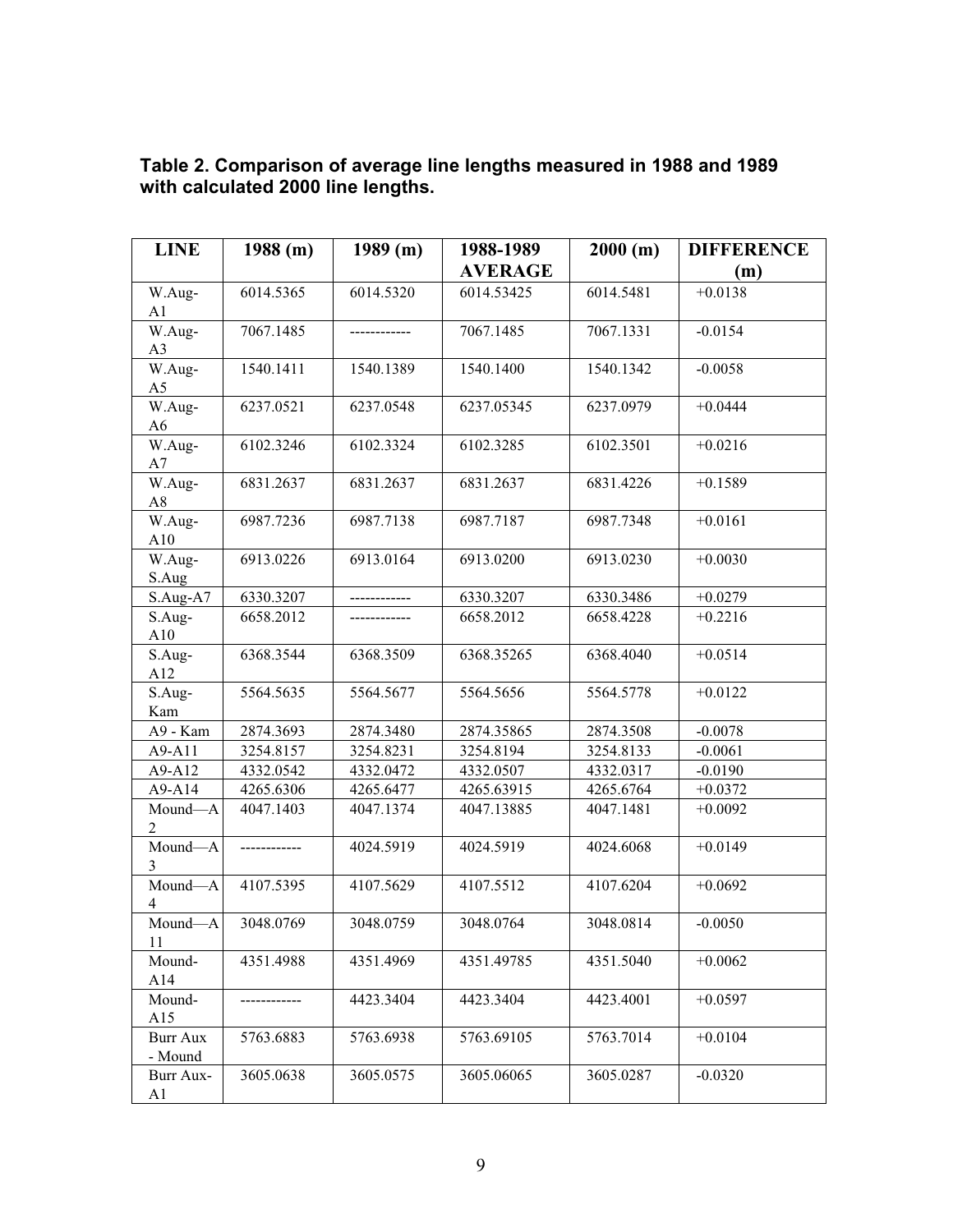| Burr Aux            | 5021.2877 | 5021.2998 | 5021.29375 | 5021.3096 | $+0.0158$ |
|---------------------|-----------|-----------|------------|-----------|-----------|
| $-A3$               |           |           |            |           |           |
| Burr Aux            | 5625.1659 | 5625.2072 | 5625.18655 | 5625.1977 | $+0.0112$ |
| $-A4$               |           |           |            |           |           |
| Burr Aux            | 4732.0497 | 4732.0424 | 4732.04605 | 4732.0338 | $-0.0123$ |
| $-A6$               |           |           |            |           |           |
| Burr Aux            | 5752.7529 | 5752.7511 | 5752.7520  | 5752.7371 | $-0.0149$ |
| $-A7$               |           |           |            |           |           |
| Burr Aux            | 5713.6954 | 5713.7206 | 5713.7080  | 5713.7398 | $+0.0318$ |
| $-A8$               |           |           |            |           |           |
| Bur Aux             |           | 5755.4581 | 5755.4581  | 5755.2996 | $-0.1585$ |
| $-$ A <sub>15</sub> |           |           |            |           |           |

dome that is roughly 100 by 200 m in map view. The size of this block is estimated based on ground cracks that are present in the 1986 Lava Dome (Fig. 3). Measurements to the other benchmarks on the summit dome complex as well as some short EDM measurements made across the summit dome complex in 1988, 1989, 1993, and 1994 indicate that other portions of the summit dome complex are stable. The change in distance between W. Aug and A8 (15.9 cm) is larger than expected, while changes in line length between Burr Aux and A8 during the same period is only 3.18 cm (Table 2). Until A8 is resurved we are uncertain as to whether this change is the result of a data reduction error, local instability, or some other type of blunder. The large apparent changes between S. Aug.  $-A12$  (5.1 cm) and Mound  $-A4$  (6.9 cm) are also difficult to explain as other measurements to these marks show little change (Table 2). The most likely explanation for these discrepancies would be systematic or random survey errors as described by Savage and others (1996).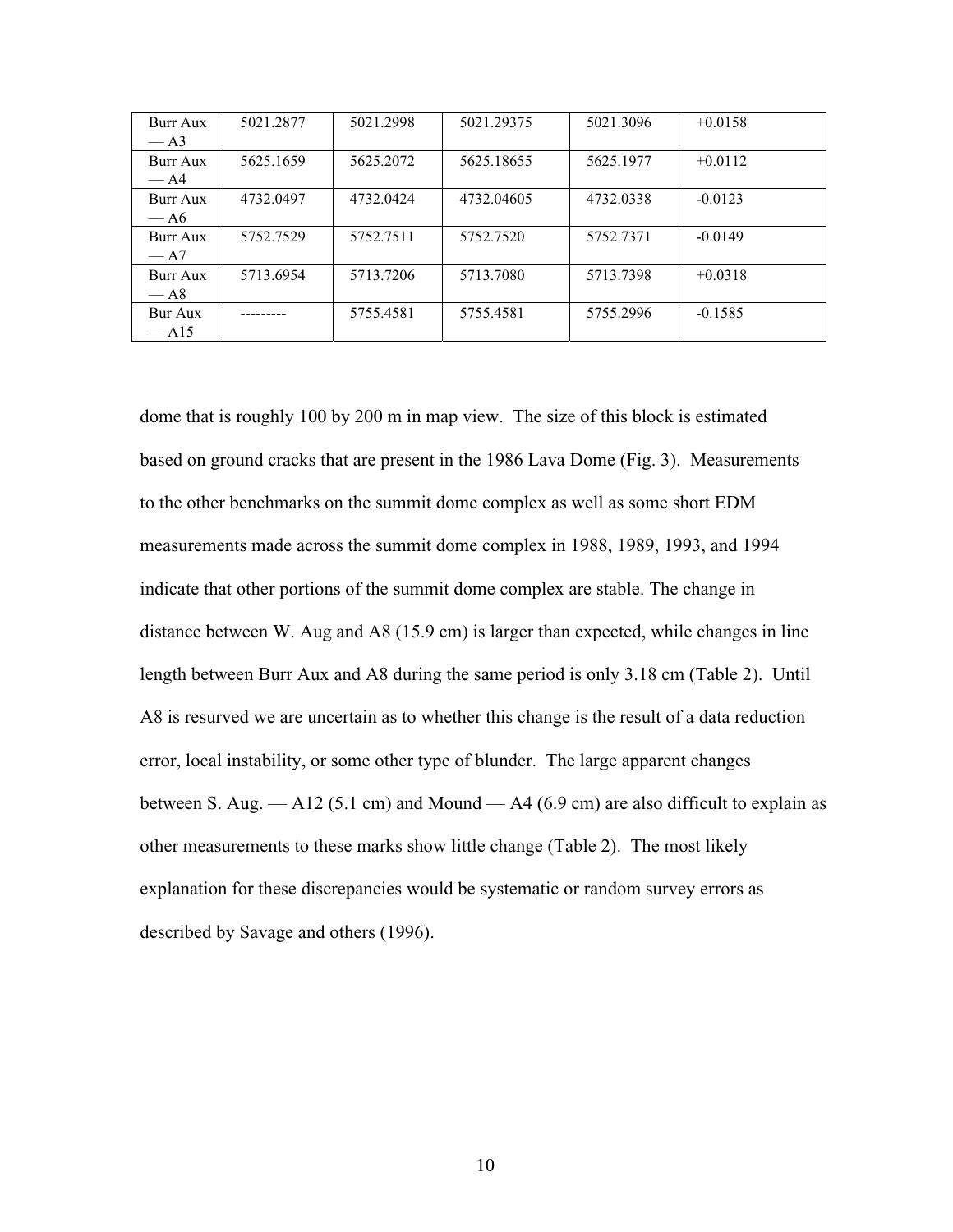

Figure 3. Aerial oblique of the north side of the summit dome complex of Augustine Volcano on August 24, 1987 showing the area of subsidence and the locations of benchmarks used in the 2000 survey. Dotted line notes position of ground cracks thought to define the portion of the 1986 lava dome that is subsiding. GPS measurements indicate this area is subsiding at roughly 7 cm per year. Locations of benchmarks visible in this photograph are also noted.

## **Conclusions and Recommendations**

Based on results from the 2000 GPS survey of Augustine Volcano we formulate the following conclusions and recommendations:

- 1) A complete island wide survey of 22 benchmarks now serves as a baseline to monitor future deformation. This network is tied to two additional marks on the western shore of Cook Inlet.
- 2) Benchmark A10 has become unstable since it was installed in 1988. This mark should be replaced by another mark on a more stable portion of the 1964 lava dome during future surveys.
- 3) Benchmark A15 is located on a portion of the 1986 lava dome that is subsiding and moving slowly to the west. The rate of this subsidence is roughly 8 cm per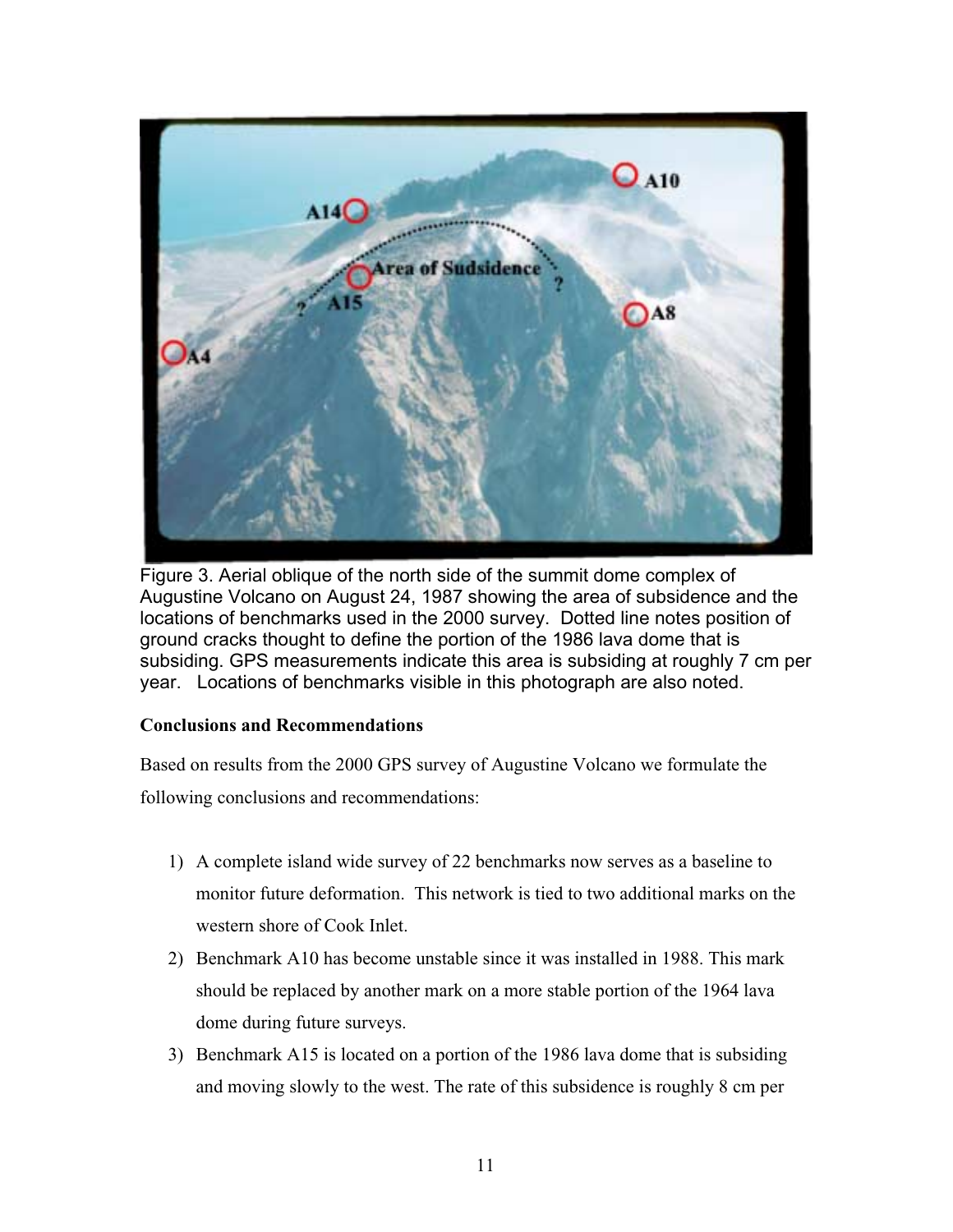year. We attribute this movement to a large  $(\sim 100 \times 200 \text{ m})$  landslide block on the northern edge of the 1986 lava dome. At least one additional mark should be installed in the vicinity of A15 to provide additional monitoring of this area.

- 4) Based on a comparison of available EDM and GPS data, no pattern of displacements that could be attributed to magmatic activity is apparent at Augustine Volcano for the period from 1988 to 2000 within the precision and accuracy of our measurements.
- 5) Offset benchmarks established in 1995 should be tied into main stations during the next survey to provide nearby reference for stability studies and to allow comparison of results from the 1995 GPS survey. This is especially important for the offset mark near A10.

## **References Cited**

- Miller, M. M., D.J. Johnson, C.M. Rubin, H. Dragert, K. Wang, A. Qamar, and C. Goldfinger *(*2001), GPS-Determination of along string variation in Cascadia margin kinematics: Implications for relative plate motion, subduction zone coupling, and permanent deformation, tectonics, v. 20, 160 — 174.
- Miller, T.P., R.G. McGimsey, D. H. Richter, J.R. Riehle, C.J. Nye, M.E. Yount, and J. A. Dumoulin, (1998) Catalog of historically active volcanoes of Alaska, U.S.G.S. Open-file Report 98-582, 104 p.
- Murray, T.L., E. T. Endo, E.Y. Iwatsubo, and D. Dzurisin, (1996), A real-time radio telemetered GPS network for short baseline applications (abstract), EOS Trans, v. 77. p. 146.
- Power, J. A. and E. Y. Iwatsubo, (1998) Measurements of Slope Distances and Zenith Angles at Augustine Volcano, Alaska, 1986, 1988 and 1989, U.S. Geological Survey Open File Report, 98-145, 17 p.
- Savage, J.C., Lisowski, M., and Prescott, W.H., 1996, Observed discrepancy between Geodolite and GPS distance measurements, Journal of Geophysical Research, v.  $101, 25, 547 - 25, 552.$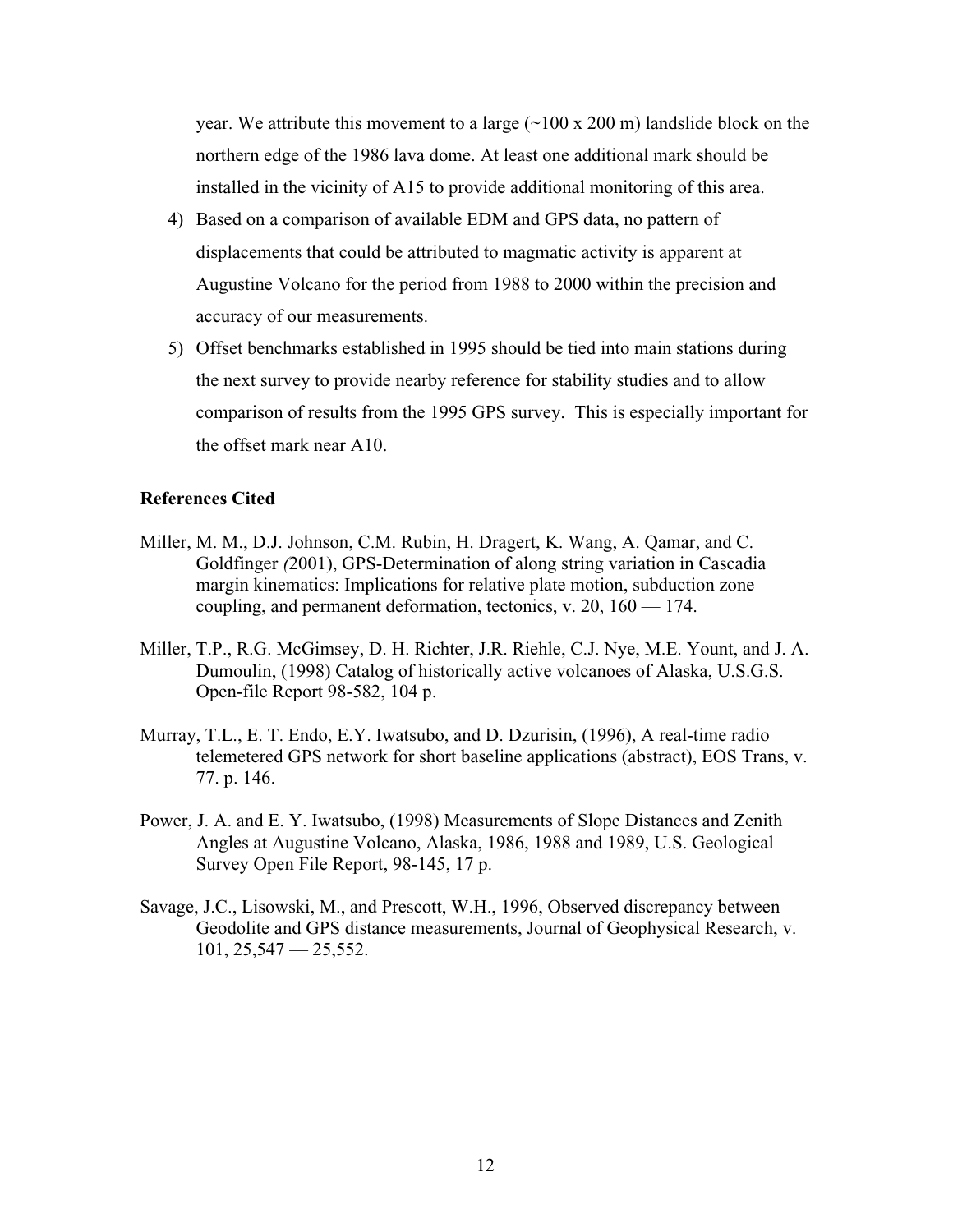## **Appendix A: Locations of benchmarks on and in the vicinity of Augustine Island.**

The geodetic coordinates listed in this appendix are those determined by GPS during the August 3 — 8, 2000 survey. Elevations are radius height referenced to IRTF97. Power and Iwatsubo (1998) give photographs and descriptions of all marks established on Augustine Island between 1986 and 1989. Photographs included here are only for marks surveyed for the first time during the 2000 survey.

Benchmarks A1 through A18 (there are no marks A13, A16 or A17) are 9.5 cm (3.75 inch) bronze caps which are labeled US Department of Interior - Geological Survey, Cascades Volcano Observatory - Vancouver Washington . Measurements to each of these marks are made to a central stamp that is punched within a 1 cm (0.39 inch) square in the center of the mark. The exceptions to this are marks A5 which is 6.5 cm (2.5-inch) plain brass cap with a central mark, and A18 which is a 9.5 cm (3.75 inch) bronze cap engraved National Earthquake Hazard Reduction Program with a central mark. Benchmarks Kamishak, Mound, South Augustine, West Augustine, Burr, and Step were established prior to 1986 and original descriptions can be obtained from the National Geodetic Survey. Burr Auxiliary is a plain brass cap that was established in 1973 and located by NOAA.

**West Augustine — (153.5433W 59.3844N; 44.029 m).** The benchmark is located on the highest mound on the west island of Augustine. The top of the knoll is covered with rocks, boulders, and grass. Thick trees cover the sides of the mound. The benchmark is 1.5 m (5 ft.) south of the top of the mound on a rock outcrop. The benchmark is stamped "WEST AUGUSTINE", but it is marred and very faint. During the summer of 2000 it was possible to land a helicopter about 6 m (20 ft.) east of the mark.

**South Augustine —(153.5234W 59.3232N 28.6476 m).** The benchmark is located on the southwest portion of Augustine Island. The mark sits on a tall grass-covered sand dune that runs parallel to the shore, and is approximately 69 m (225 ft.) northwest and upslope from an old shack (which had collapsed by summer 2000). To the north of the ridge are three large shallow pools. A wooden platform is located 9 m (30 ft.) west of the mark. The benchmark is a brass disk on a 5 cm (2-in.) pipe that has been driven flush with the ground. The benchmark is stamped "S AUGUSTINE 2 1964". There are also two reference marks in 5 cm (2-in.) pipes that protrude about 46 cm (18 in.) above ground. These are stamped "S AUGUSTINE 2 NO 2 1964", and "S AUGUSTINE 2 NO 3 1964".

**Kamishak —(153.4365W 59.34565N 530.828 m).** The benchmark is located on a prominent knoll along a south trending ridge on the upper south slope of Augustine Island. The landing area is located north 90 m (300 ft.) of the mark in a saddle between the base of the knoll and the beginning of the steep slope towards the top of the volcano. The benchmark is on a boulder on top of the knoll that is flush with the ground. It is stamped "KAMISHAK 1946". A second reference mark is cemented to a boulder several meters to the south.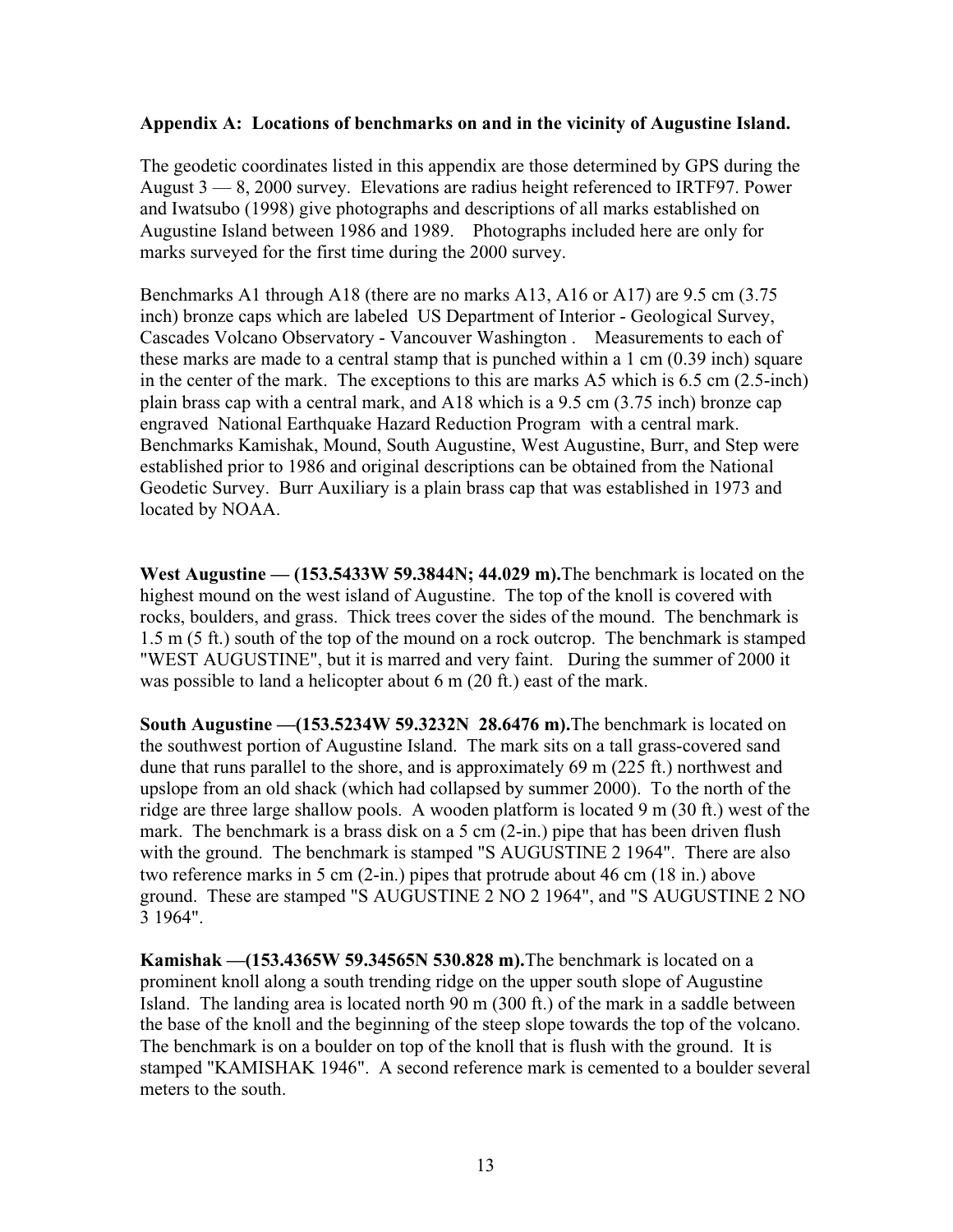**Mound — (153.3550W 59.3706N 118.2671 m).** The benchmark is located on the largest prominent hill on the east side of Augustine Island. The helicopter landing area is located to the west and down slope at the base of the hill in a flat area. The benchmark is stamped AUGUSTINE 1908 46 .

**Burr (153.4224W 59.4179N 27.8131 m).** This station is located atop a 15 m (50 ft.) high grass covered hill (hummock) that forms a small island just off the north shore of Augustine Island (fig. 4). In 2000 a sand and gravel spit connected the island to Augustine during low tide. This mark was originally established in 1913 and several references marks can be found nearby. Approach the benchmark with care as eagles frequently nest on this small island.

**Burr Auxiliary (153.4224W 59.4118N 27.5035)** The benchmark is located on a low ridge on the northern shore of Augustine Island. It is in a low-lying outcrop just west of the existing Burr Point Hut. The benchmark is on the lip of the hill just southwest of the entrance of the hut. The mark is a plain brass cap with no markings.

**STEP (153.7648W 59.4343)** The benchmark is on the highest point of Step Mountain that is about 13 miles west of the summit of Augustine Volcano (fig. 5). This mark was originally established in 1913, and several reference marks and bolts can be found nearby. Helicopter can be landed in several spots just below the mountain s summit.

**A1 — (153.4378W 59.3815N 355.1804 m).** The benchmark is located on a prominent lava flow on the northwest side of Augustine Island. The mark can be found just downslope from the AUL seismic station antenna and almost directly on top of the AUL seismometer. Helicopter landing is upslope from the seismic site. Benchmark is stamped A1 1988 .

**A2 — (153.4245W 59.3666N 879.2775 m).** The benchmark is located on a prominent knob on the northeast side of volcano about 46 m (150 ft.) along the ridge connecting knob and volcano. Helicopter landing is on top of prominent round knob. Benchmark is stamped A2 .

A3 — (153.4245W 59.3676N 865.1927 m). The mark is located on a prominent round knob on the northeast side of the volcano. The helicopter landing site is on top of the knob, the same location as for mark A2. The benchmark is located approximately 46 m (150 ft.) NNW and 9 m (30 ft.) lower than landing site. Mark is on rock outcrop, which stands up about 0.8 m (2.5 ft.). A rock cairn was built nearby and painted orange when benchmark was installed. Benchmark is stamped A3 1988 .

**A4 — (153.4234W59.3623N 1055.7675 m).** The benchmark is located about 30 m (100) ft.) above seismic station AUP, on a small outcrop of rock just above flat bench. The helicopter landing is on the flat bench. The benchmark is stamped A4 , but the stamping was very faint in 2000.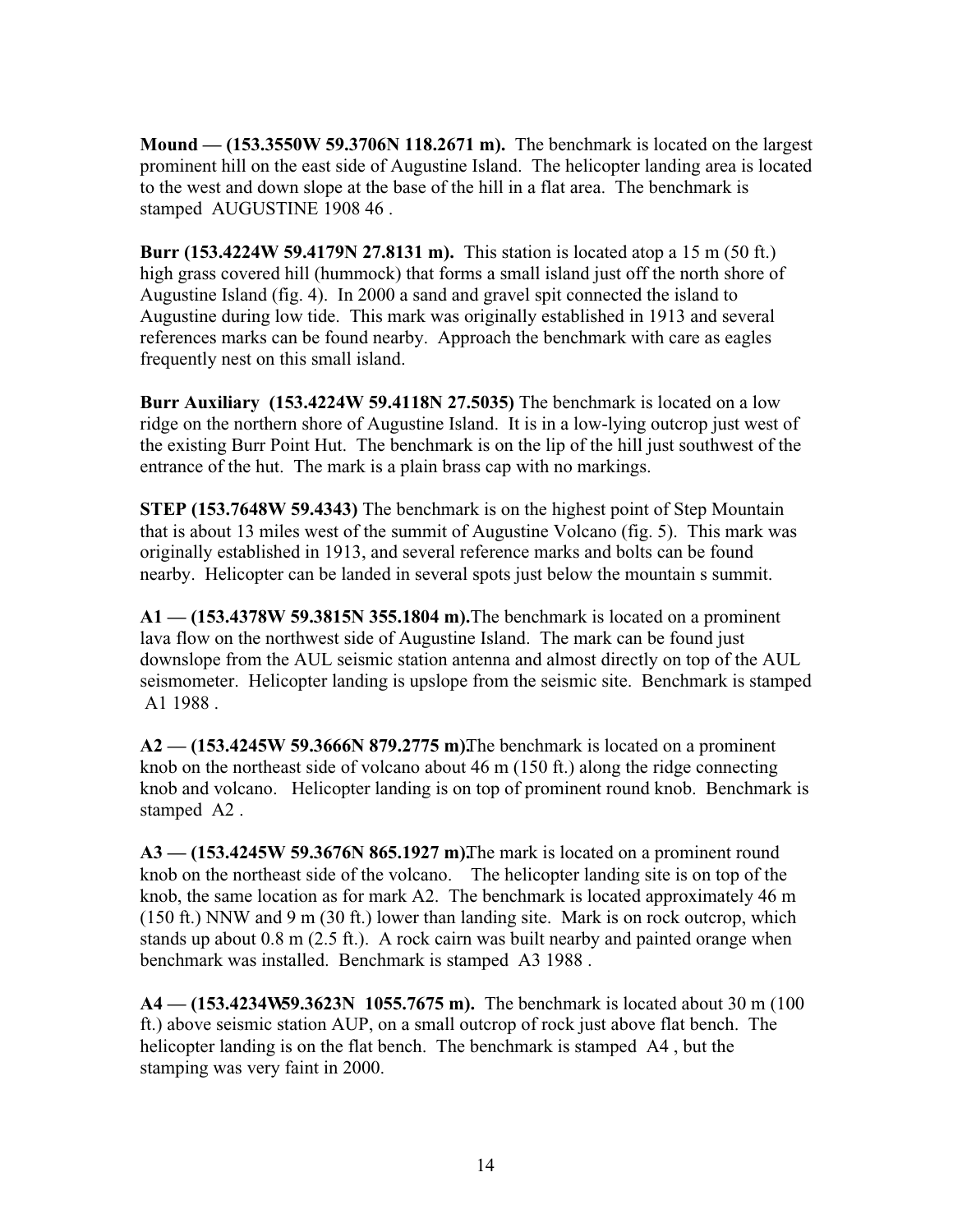**A5 — (153.5192W 59.3781N 28.9097 m).** The benchmark is located north of the Augustine West Lagoon Hut, about three quarters of the way from the hut to the break in slope above the lagoon. It is on a large flat rock located northeast of the trail leading from the hut to the lagoon. It is on top of the bluff overlooking the northeast part of the lagoon. The mark is a plain brass mark with a center punch and is stamped A5 1988 .

**A6 — (153.4373W 59.3711N 677.1183m).** The benchmark is located on the upper slope of the prominent ridge on the northeast side of Augustine Island. The mark is located on a low red/yellow outcrop flush with the ground 53 m (175 ft.) N10E of the telemetered GPS station called Windy . Helicopter landing is easy in small saddle between main volcano and lava flow just to the south of telemetered GPS site. Benchmark is stamped A6 1988 .

**A7 — (153.4456W 59.3630N 900.5171 m).** The benchmark is located on an outcrop on the western edge of a prominent lava dome (Dome H) on the west side of the volcano. Seismic station AUH is approximately 23 m (75 ft.) northwest of the mark. From the mark West Augustine, South Augustine, and Burr Auxiliary benchmarks can all be seen. Helicopter landing is easy on many flat spots above the mark. Benchmark is stamped A7 1988 .

**A8 — (153.4330W 59.3624N 1218.5432 m).** The benchmark is on top of the 1935-dome remnant on northwest side of summit dome complex. The best helicopter landing site is on the prominent flat area on west side of the volcano several hundred ft. below the summit. To ascend to the mark you must climb up the steep south face of the 1935 dome remnant. This climb is very steep (a class 5 rock climb) and requires the use of both hands and feet. Benchmark is stamped A8 1988 .

**A9 — (153.4139W 59.3230N 40.8022 m).** The benchmark is located on the southwest portion of a point of land extending from the southern shore of Augustine Island. Landing is in a broad flat grassy area just north  $(9 - 12 \text{ m}) (30 - 40 \text{ ft})$  of the prominent outcrop containing the mark. The benchmark is located on the upper north side of the largest outcrop in the area. An old, unused, benchmark GRUB is located  $\sim$  90 m (300) ft.) west of A9 on a smaller outcrop. Benchmark is stamped A9 1988 .

**A10 — (153.4327W 59.3593N 1243.1684 m).** The benchmark is high on the south rim of the 1964-dome remnant. The mark is about 27 m (90 ft.) east of a prominent notch in the south rim, where AUS seismic station is located. Traveling east to west this is the first notch that can be easily climbed onto the south face of the volcano. You must climb up the outside of the 1964 rim from the notch to reach the benchmark. Landing site is in the broad flat area within the 1963 rim. The benchmark is on a rock outcrop back 1.5 to 3 m  $(5 - 10$  ft.) from the edge of the rim. When this mark was visited in 2000 a series of enechelon cracks had opened behind the mark. Benchmark is stamped A10 1988 .

**A11 — (153.3867W 59.3486N 216.8437 m)** The benchmark is located on a low ridge of large boulders on the southeast side of Augustine Island. The benchmark is on a flattopped boulder projecting up  $0.9 - 1.5$  m  $(3 - 5$  ft.) that forms a flat ledge. The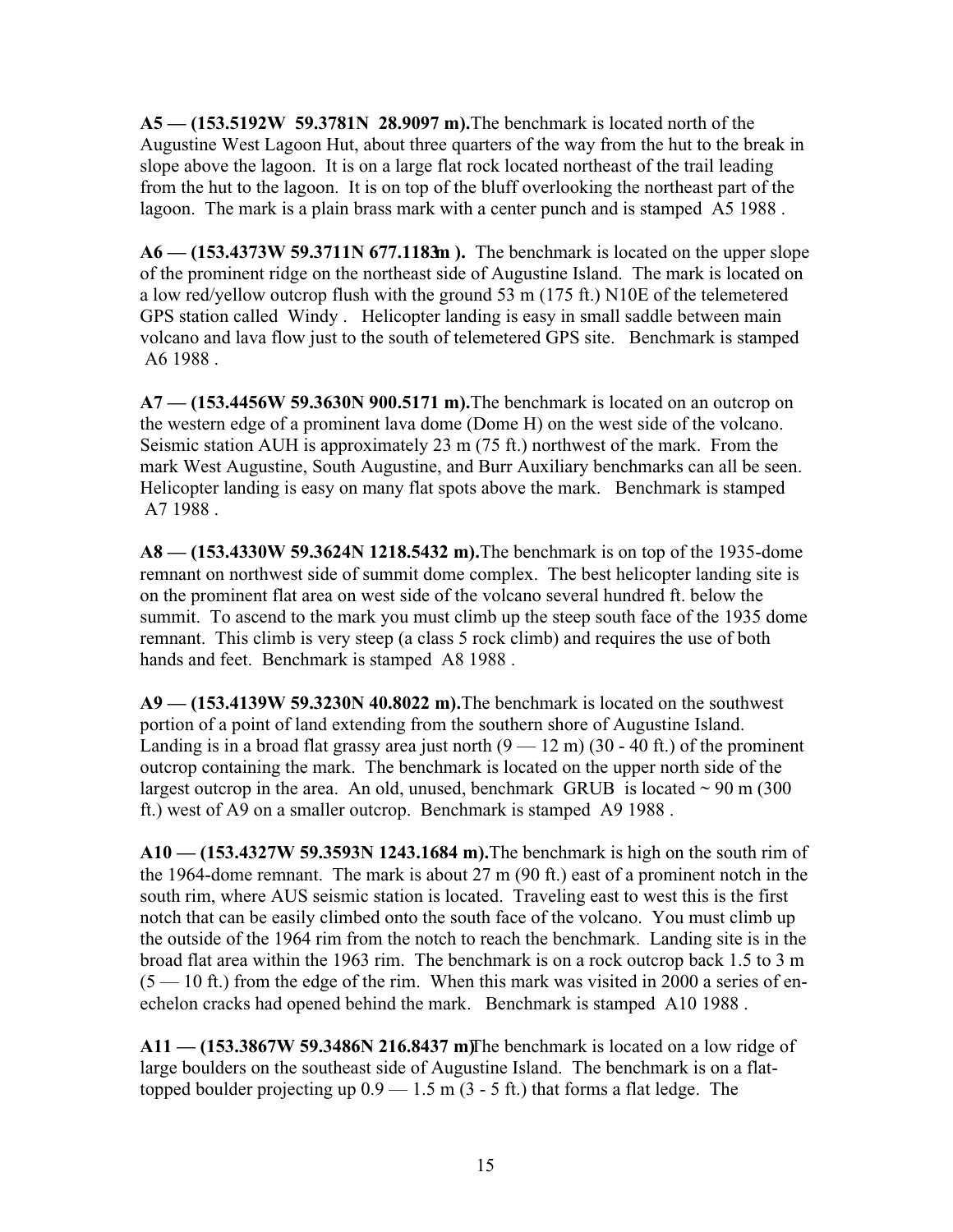benchmark is approximately 9 m (30 ft.) upslope from the largest boulder on the ridge. Benchmark is stamped A11 1988 .

**A12 — (153.4377W 59.3586N 1100.5371 m).** The benchmark is on a prominent rock knob on the southwestern shoulder of Augustine Volcano. The mark is on the southernmost remnant of the 1935 dome. The helicopter landing is well above the benchmark in the flat area between the 1964, 1986, and 1935 domes (same landing site as used for A8). From the landing site descend several hundred ft. to the south to reach the benchmark. Benchmark is stamped A12 1988 .

**A14 — (153.4258W 59.3593N 1179.8655 m).** The benchmark is high on the east end of the 1964 dome remnant that makes the present crater rim of the volcano s rim and summit. To reach the mark traverse around the northeast end of this rim on the tephra ramp from the 1986 lava dome. Climb up talus onto the east face of the volcano (outside of 1964 dome) and ascend approximately 90 m (300 ft.) to the northeast end of crater rim. The benchmark is on a rock outcrop projecting approximately 2 m (6 ft.) up that is set back roughly 3 m (10 ft.) from the crater edge. The climb is fairly exposed. Bearings from the mark to several points are N33E to highest pinnacle, N75E to BM Mound, and S7E to BM A9. Additional cement was added to this mark in 2000. Benchmark is stamped A14 1988 .

**A15 — (153.4282W 59.3617N 1224.1582 m).** The benchmark is on a nondescript boulder about 46 m (150 ft.) east of the Domo tilt meter site and dome helicopter landing area. Benchmark is stamped A15 1988 .

**A18 — (153.5877W 59.5700N 394.8782 m).** The benchmark is located in a prominent saddle above Ursus Head on the western side of Cook Inlet (fig. 6). The mark is in broad flat area of exposed bedrock that is free of brush and offers easy helicopter access. The benchmark is a 9.5 cm (3.75 in.) diameter brass cap that is labeled U.S. Department of Interior National Center for Earthquake Research, Menlo Park. Calif. Geological Survey . Measurement is to the center stamp mark in the 1 cm (0.39 in.) diameter square in center of mark.Benchmark is stamped A18 .

**LU01 - (153.4273W 59.3859N 246.193 m).** The station is a PÆK nail driven into the top of a boulder about 8 m (26 ft.) across that is 15 m (49 ft.) west of the north corner of the largest boulder on the 1976/1986 pyroclastic debris fan, at an elevation of approximately 225 m (740 ft.) above sea level (fig. 7). The largest boulder is easily identifiable from the hut at Burr Point and from nearby benchmark BURR. The punch in the PÆK nail is very faint, which makes centering difficult. If the punch is not visible, the center of the nail head, midway between the letters P and K, can be used instead.

**LU02 — (153.4250W 593719N 558.774 m).** The station is a PÆK nail driven into the top of a 4 m (13 ft.) boulder in the upper reach of the 1976/1986 pyroclastic debris fan, near its eastern margin, about 6 m (20 ft.) west of a perennial snow-fed stream, at an elevation of approximately 542 m (1780 ft.) (figs. 8 and 9). The center punch on the head of the nail, located midway between the letters P and K should be used for centering.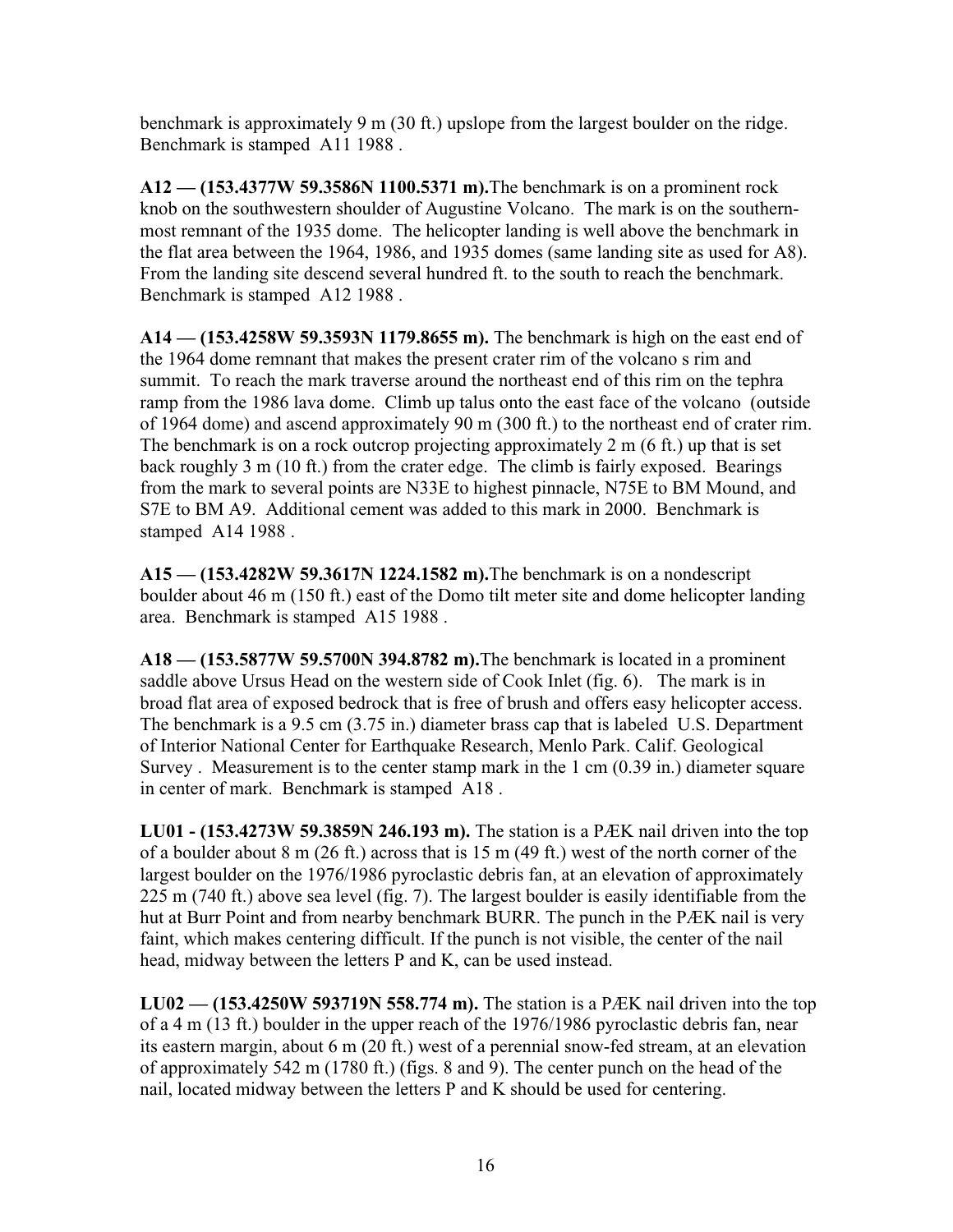

Figure 4. GPS equipment set up at benchmark BURR. This mark was originally established in 1913.



Figure 5. GPS receiver set up at benchmark Step on the western side of Cook Inlet (Fig. 1). Augustine Volcano is visible in the background.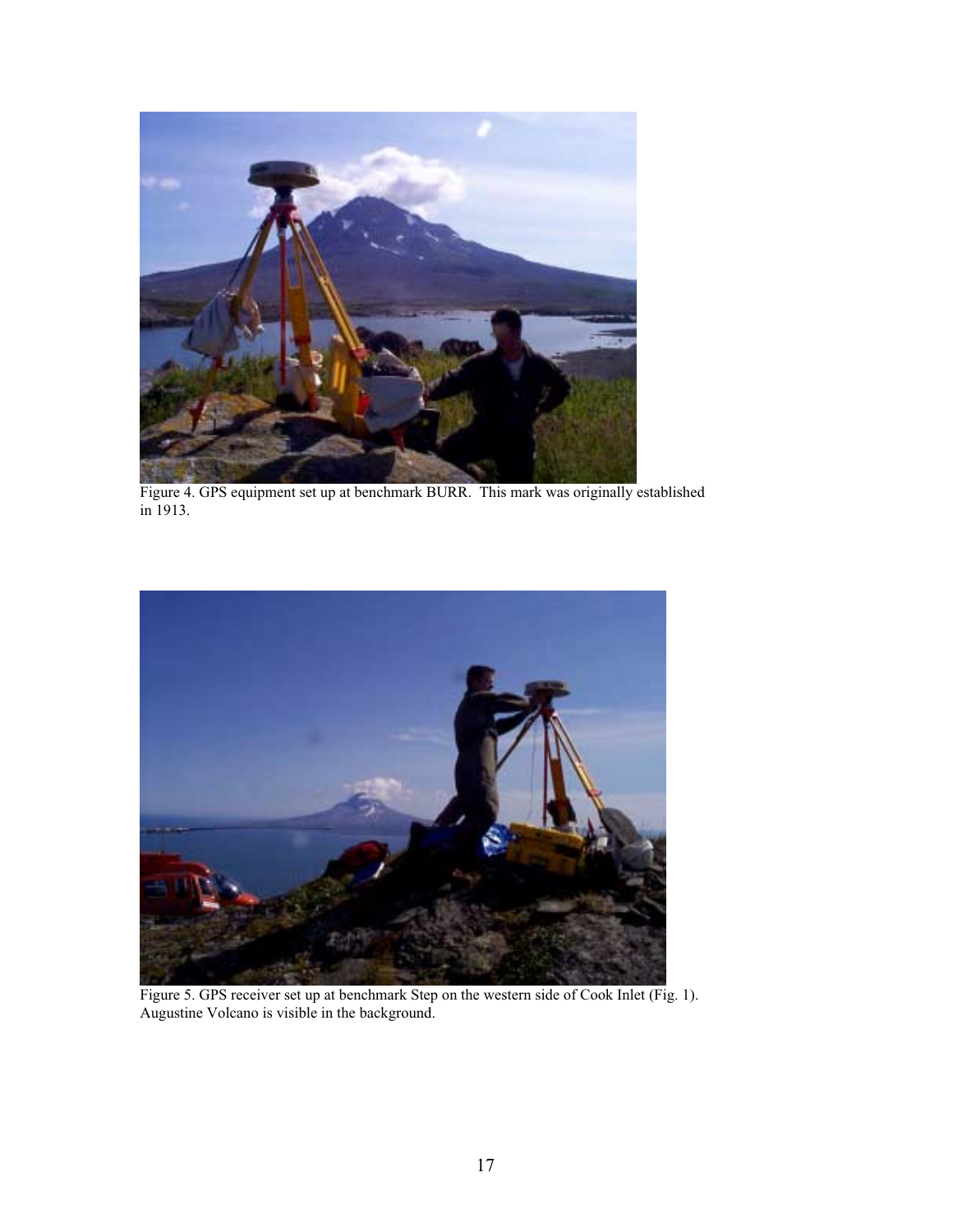

Figure 6. GPS equipment set up at benchmark A18 near Ursus Head on the western shore of Cook Inlet (fig. 1). Augustine Island is visible in the background.



Figure 7. Tripod set up at survey mark LU01. The largest boulder on the 1976/1986 pyroclastic debris fan is visible to the left of the station. To help locate LU01, this same boulder can be identified from the hut at Burr Point. The summit of the volcano is visible in the background.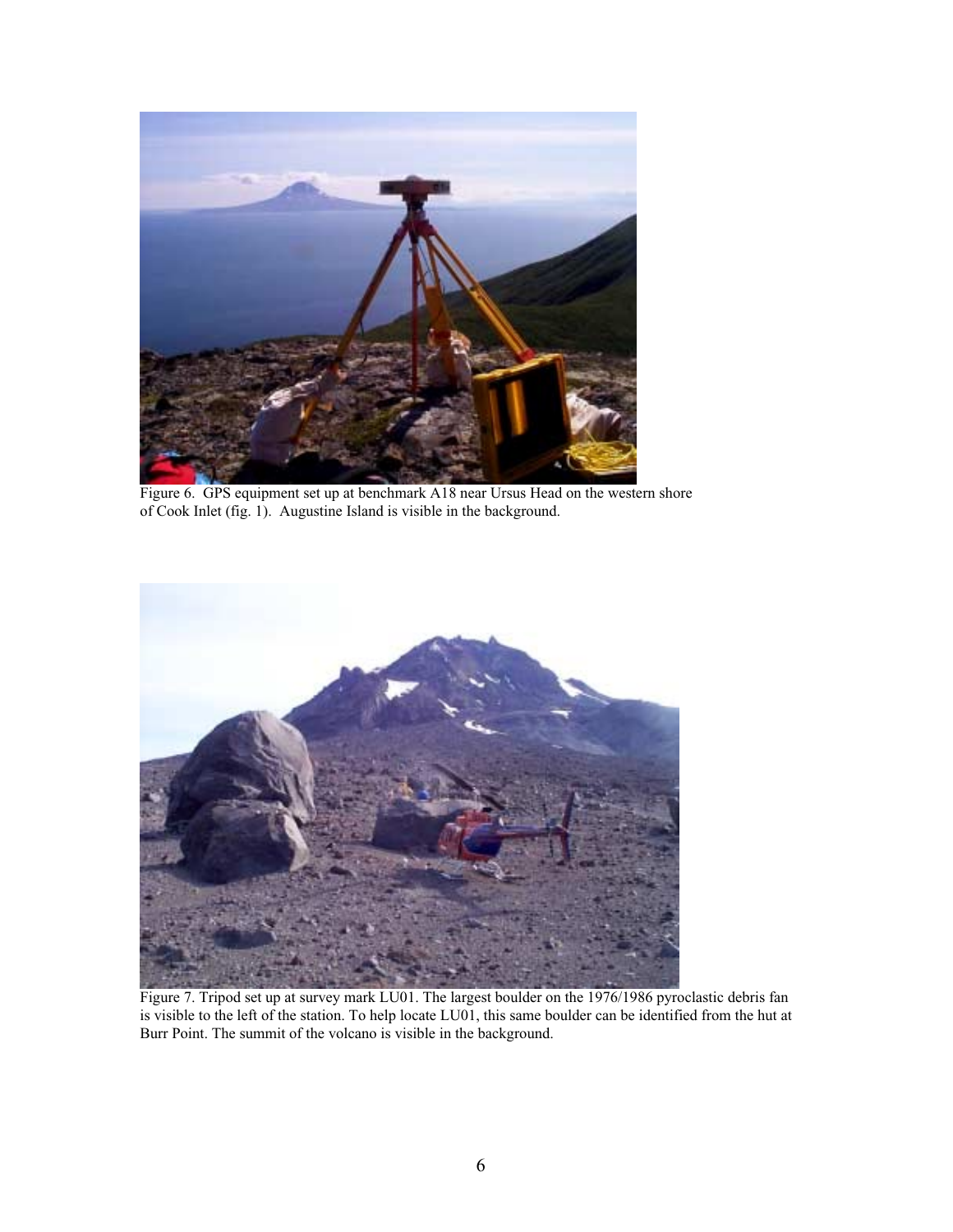

Figure 8. Survey equipment set up at mark LU02. To avoid pervasive airborne ash, the helicopter has landed in the bed of a small stream that is fed by melting snow located directly behind the station. Summit area of the volcano is visible in the background.



Figure 9. GPS equipment set up on station LU02. View is northward toward Burr Point, which is visible as a dark portion of the shoreline to the right of the station in this view.